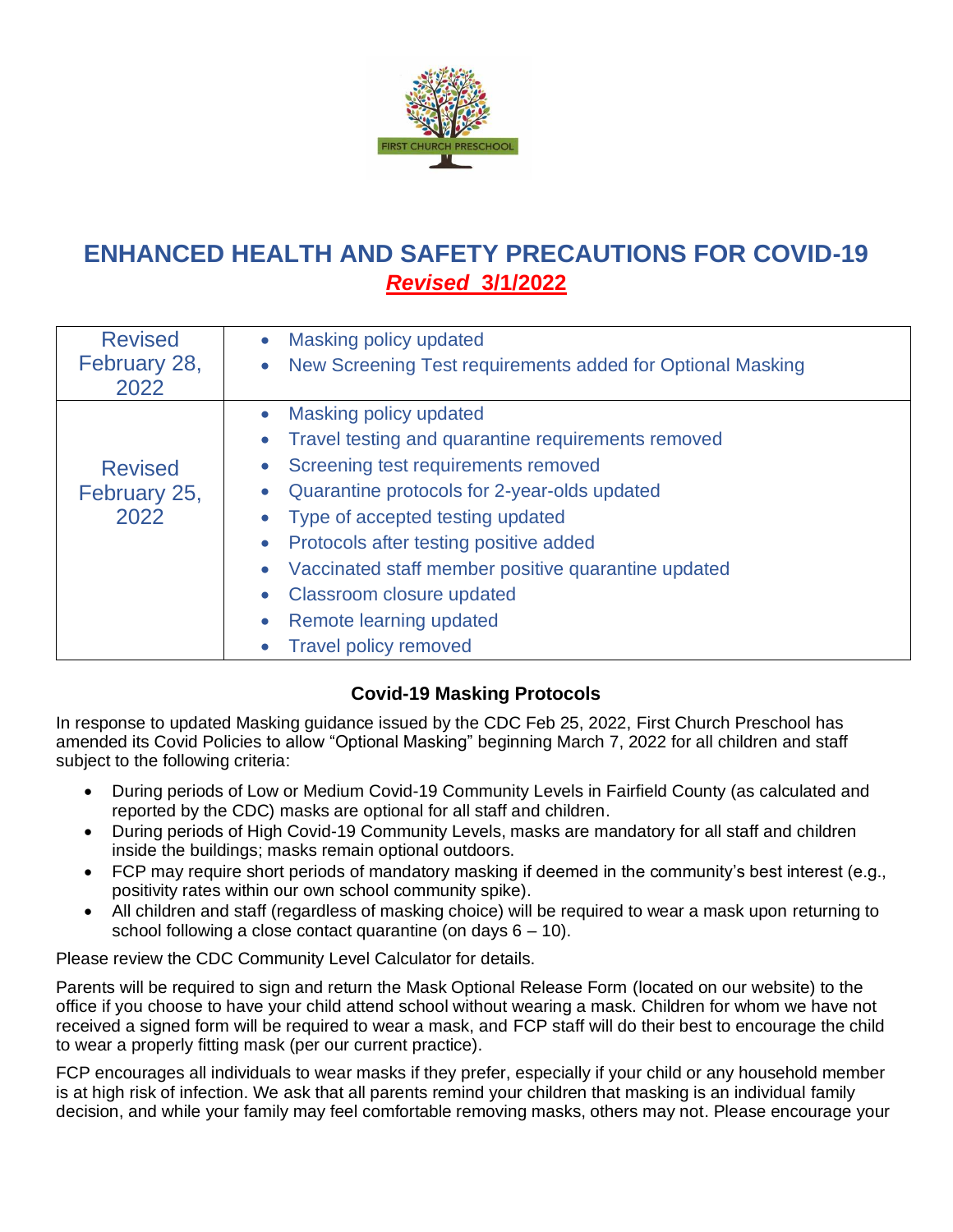

children to show kindness and respect to each other. Teachers will reinforce this message frequently with their children.

Medical experts strongly recommend a 3-ply mask or greater (surgical, KN95 or KF94) when wearing masks. We currently have a supply of surgical grade 3-ply pediatric masks on hand should a child's mask become soiled or misplaced, however they may not fit all children. We also have available N-95 masks for staff.

### **Covid-19 Screening Test Protocols**

If your child will no longer wear a mask while attending FCP per the Covid-19 Masking Protocols, she/he will be required to submit a negative Covid screening test prior to returning to school after Spring Break as follows:

- Submit either a (i) PCR test taken no earlier than April 22 or (ii) two antigen tests, the first taken on April 24 and the second taken 24 hours later, on the morning of April 25, prior to returning to school.
- All tests need to be sent to the office with the date and times identified prior to arrival to school (for the antigen tests, please send a photograph with the individual's name, date and time of test written in the photo next to the test)

### **Covid-19 Quarantine Protocols**

The following protocols stipulate the quarantine and testing requirements that First Church Preschool has established to ensure the safest learning environment for all.

# *An unvaccinated child or staff member who....*

- has tested **positive** for Covid-19 can return to school after:
	- o providing the positive test results, either PCR or antigen testing, to the office identifying the date the test was taken **and**
	- $\circ$  the individual isolates for 10 days (return on day 11) from the date symptoms first appeared or the date of the test if no symptoms and
	- $\circ$  the individual is at least 24 hours with no fever without fever-reducing medication and
	- o the individual is symptom free and
	- $\circ$  the individual is well and energetic enough to fully participate in all areas of the program day, including outdoor times
- has been in **Close Contact\*** with someone who has Covid-19 (suspected or confirmed including household members such as parents, children, siblings) can return to school after:
	- $\circ$  the individual quarantines for 10 days after the last exposure to that person (return on day 11; last date of exposure being day 0) **or**
	- o the individual can return on or after day 6 after submitting a negative COVID test **and** the individual must always wear a well-fitting mask from days 6 – 10 upon returning (mandatory, even for those who have chosen to forgo masks in school). Testing options include:
		- PCR test taken no earlier than day 5
		- **•** 2 antigen tests the first taken the morning of day 5 and the  $2^{nd}$  taken 24 hours later, the morning of day 6, prior to returning to school
		- **EXECT** All tests need to be sent to the office with the date and times identified prior to arrival to school (for the antigen tests, please send a photograph with the individual's name, date and time of test written in the photo next to the test)
		- Please read the note below carefully for additional requirements
	- o the individual is at least 24 hours with no fever without fever-reducing medication **and**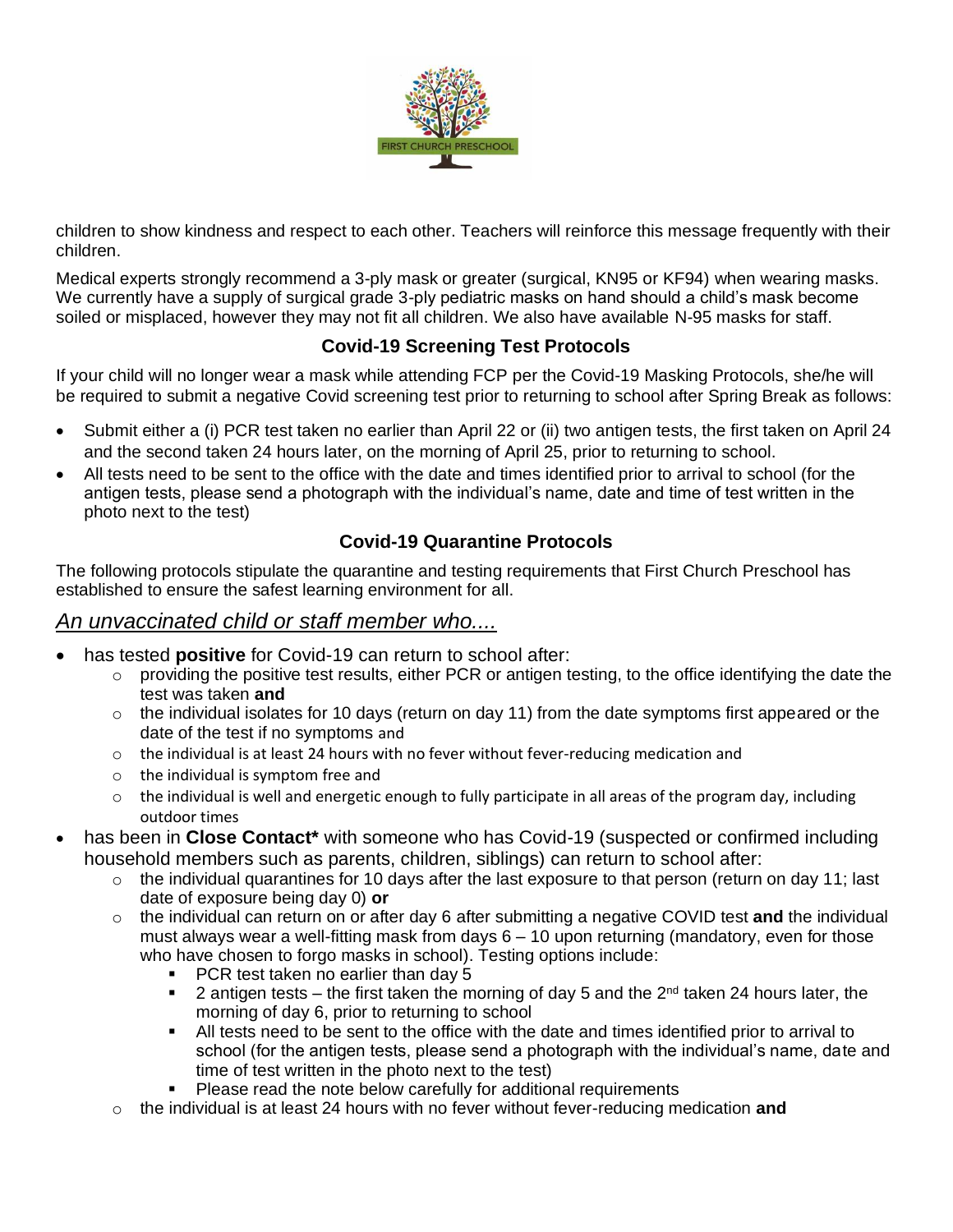

- o the individual is symptom free **and**
- $\circ$  the individual is well and energetic enough to fully participate in all areas of the program day, including outdoor times

*Please Note: Quarantine requires NO CONTACT with the individual who tested positive throughout the entire quarantine period (even a household member). If the exposed individual is not able to completely quarantine from the person who has Covid-19, the unvaccinated individual must quarantine at home for the entire 10-day period and may return on day 11 without taking a PCR or Antigen test*,

- has **symptoms of Covid-19** can return to school after:
	- $\circ$  the individual receives a negative PCR test, or 2 negative antigen tests taken 24 hours apart and submits a copy of the test results to the Preschool Director prior to the child's return **and**
	- o the individual is at least 24 hours with no fever without fever-reducing medication **and**
	- o the individual is symptom free **and**
	- $\circ$  the individual is well and energetic enough to fully participate in all areas of the program day, including outdoor times
	- $\circ$  All tests need to be sent to the office with the date and times identified prior to arrival to school (for the antigen tests, please send a photograph with the individual's name, date and time of test written in the photo next to the test)

\* **Close Contact** is defined as being within six feet of a Covid-19 positive person for at least 15 minutes over a 24-hour period, within two days prior to that person developing symptoms.

### *An individual who has tested positive in the past 90 days for Covid-19 who...*

- has been in **Close Contact\*** with someone who has Covid-19 (suspected or confirmed including household members such as parents, children, siblings) can return to school immediately:
	- o No quarantine or testing needed
- has **symptoms of Covid-19** can return to school after:
	- $\circ$  receiving a doctor's note (identifying the child's name, date, and time of appointment along with diagnosis) that the symptoms are not Covid related **and**
	- o the individual is at least 24 hours with no fever without fever-reducing medication **and**
	- o the individual is symptom free **and**
	- $\circ$  the individual is well and energetic enough to fully participate in all areas of the program day, including outdoor times

# *A vaccinated child who...*

- has **tested positive for Covid-19** can return to school after:
	- o the individual isolates for 10 days (return on day 11) from the date symptoms first appeared or the date of the test if no symptoms **and**
	- o the individual is at least 24 hours with no fever without fever-reducing medication **and**
	- $\circ$  the individual is symptom free
- has been in **Close Contact\* with someone who has Covid-19** (suspected or confirmed including household members such as parents, children, siblings) shall:
	- o no quarantine required
	- $\circ$  take a COVID test to ensure they are not positive. Testing options: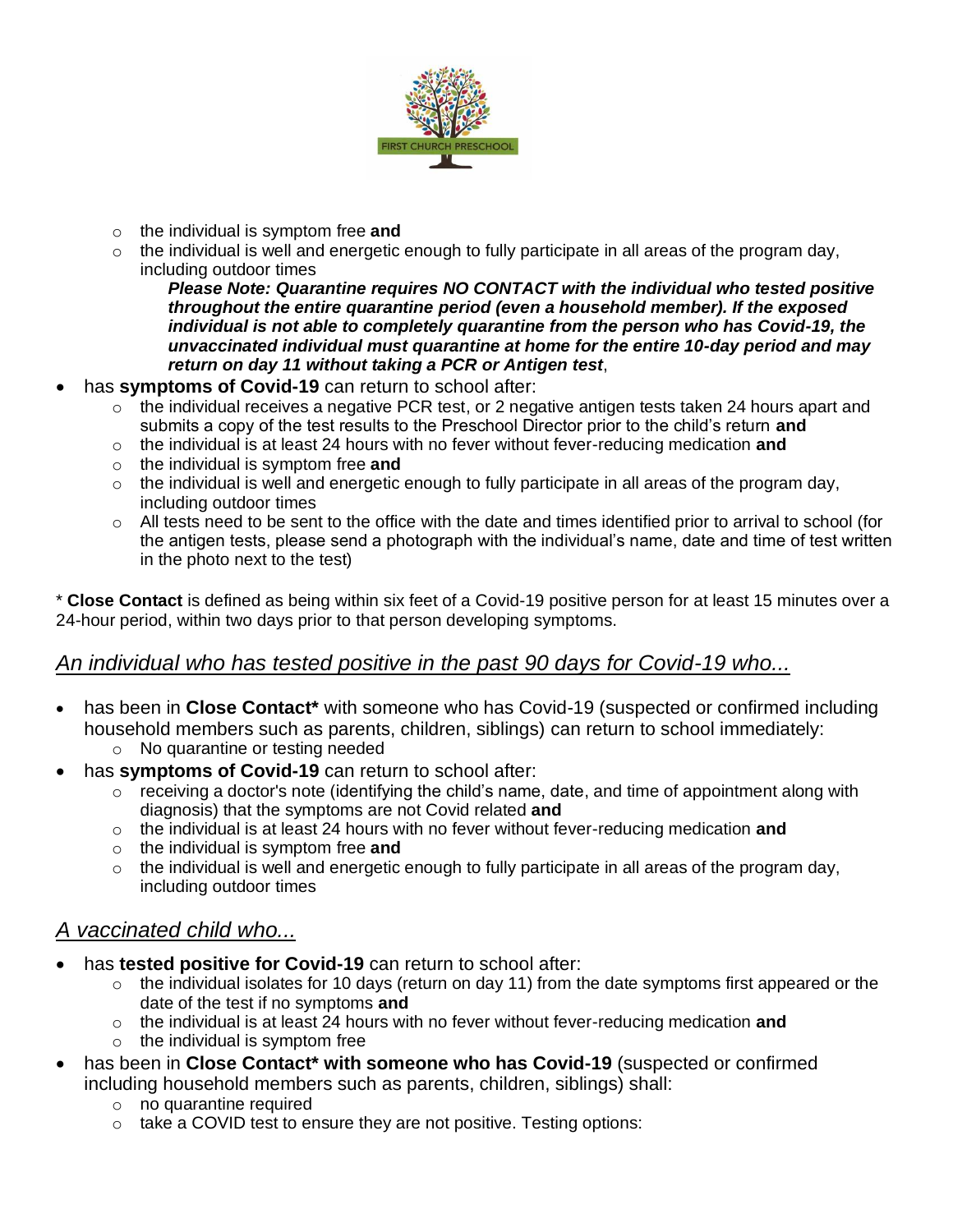

- PCR test taken no earlier than day 5
- **•** 2 antigen tests the first taken the morning of day 5 and the  $2^{nd}$  taken 24 hours later, the morning of day 6
- all tests need to be sent to the office with the date and times identified (for the antigen tests, please send a photograph with the individual's name, date and time of test written in the photo next to the test)

### • has **symptoms of Covid-19**

- o take a Covid test. Testing options:
	- PCR test: if negative, no need to quarantine; if positive, follow Covid positive protocols
	- 2 antigen tests 24 hours apart: if both are negative, no need to quarantine; if positive, follow Covid positive protocols.
- o all tests need to be sent to the office with the date and times identified (for the antigen tests, please send a photograph with the individual's name, date and time of test written in the photo next to the test)
- o the individual is at least 24 hours with no fever without fever-reducing medication **and**
- $\circ$  the individual is symptom free

# *A vaccinated staff member who...*

- has **tested positive for Covid-19** can return to school after:
	- $\circ$  the individual isolates for 5 days (return on day 6) from the date symptoms first appeared or the date of the test if no symptoms **and**
	- o the individual must always wear a well-fitting mask upon returning **and**
	- o the individual is at least 24 hours with no fever without fever-reducing medication **and**
	- $\circ$  the individual is symptom free
- has been in **Close Contact\* with someone who has Covid-19** (suspected or confirmed including household members such as parents, children, siblings) shall:
	- o no quarantine required
	- $\circ$  take a COVID test to ensure they are not positive. Testing options:
		- PCR test taken no earlier than day 5
		- **2** antigen tests the first taken the morning of day 5 and the  $2^{nd}$  taken 24 hours later, the morning of day 6
		- all tests need to be sent to the office with the date and times identified (for the antigen tests, please send a photograph with the individual's name, date and time of test written in the photo next to the test)

### • has **symptoms of Covid-19**

- o take a Covid test. Testing options:
	- PCR test: if negative, no need to quarantine; if positive, follow Covid positive protocols
	- 2 antigen tests 24 hours apart: if both are negative, no need to quarantine; if positive, follow Covid positive protocols.
- $\circ$  all tests need to be sent to the office with the date and times identified (for the antigen tests, please send a photograph with the individual's name, date and time of test written in the photo next to the test)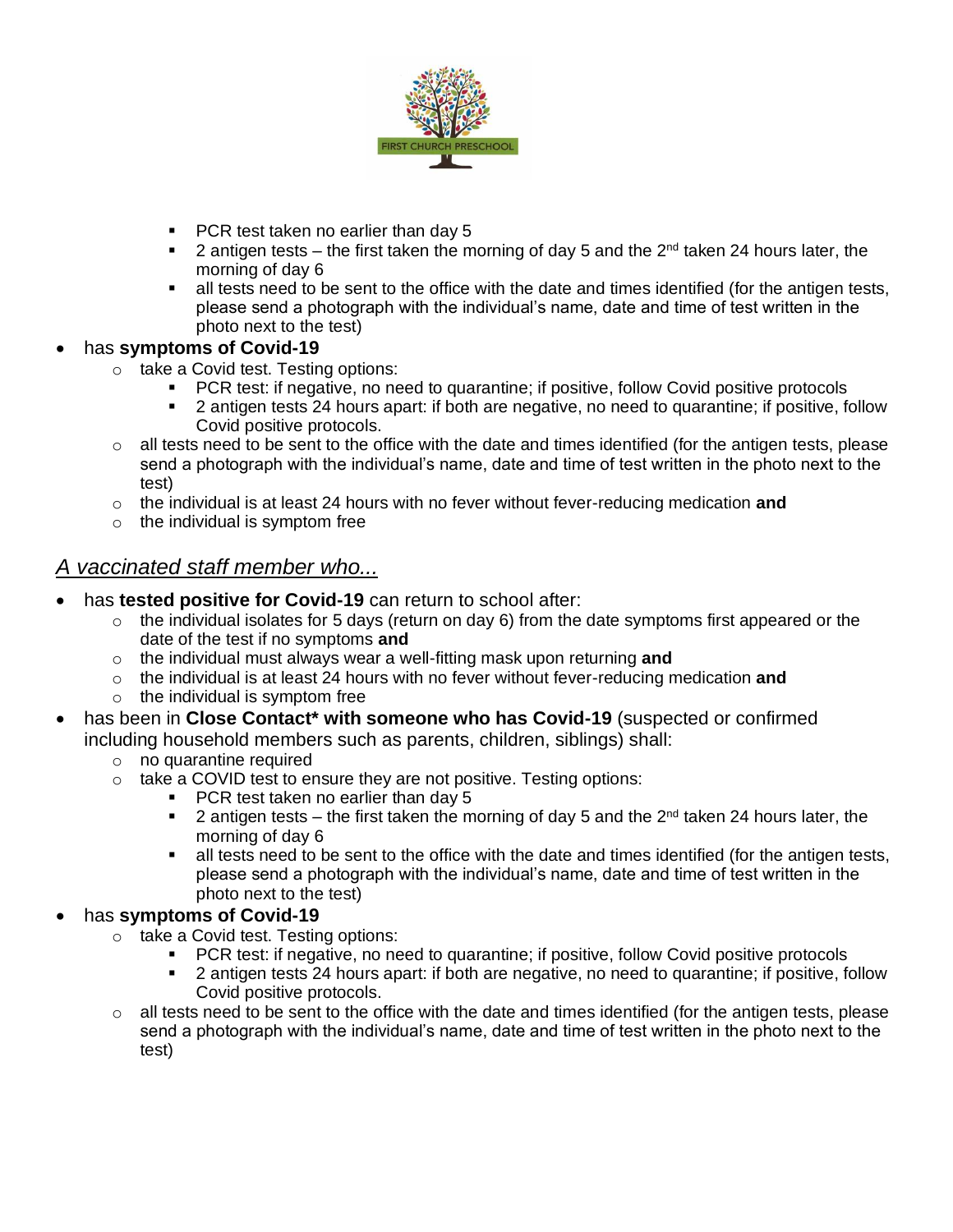

### **Covid-19 Reporting Protocols**

It is important that all members of our community are aware and conscientious about our individual and collective responsibility to do all that we can to protect ourselves and others. Communication is an important piece of a prevention plan, and especially so during the COVID-19 pandemic. Open communication between families and our administration for reporting COVID-19 is vitally important for helping us maintain a safe and healthy environment for us all**.**

### **Please report the following to the office as soon as possible upon learning**:

- A member of your household has tested positive for COVID-19
- A member of your household has developed symptoms consistent with COVID-19 and/or is presumed positive
- A member of your household has been advised to self-quarantine

#### **If we receive a report that a suspected sick child or staff member is confirmed to have COVID-19, we will:**

- Immediately notify the Greenwich Department of Public Health. The officials within this department will help us to determine the best course of action for our preschool.
- Notify families of the confirmed case and continue to maintain open communications regarding followup procedures at an appropriate time based on the situation and discretion of the office and under the guidance of the Greenwich Department of Public Health.
	- $\circ$  All Close Contacts (defined as someone who was within six feet of the person for at least 15 minutes over a 24-hour period, within two days prior to the individual developing symptoms) will need to quarantine per the protocols listed above
- Continue to work with the local health officials to determine appropriate next steps, including whether an extended dismissal is needed; communicate next steps to all families.

If local health officials have determined there is substantial transmission of COVID-19 within the community, they will provide guidance to administrators on the best course of action for our Preschool.

# **Covid-19 Closure Policy**

In the event of a classroom quarantine or school closure, teachers and children will continue to interact remotely, including large group, small group and individual interactions between children and teachers. An online schedule will be distributed to families at that time.

**Classroom Quarantine**: In the event of a child or teacher testing positive for Covid-19 and exposing the class, that class must quarantine at home per the protocols listed above. Should a classroom close that has both vaccinated and unvaccinated students and students within their 90-day window, both in-person and remote interactions will be offered for students staying home for the initial 5 days from the classroom exposure.

All unvaccinated students will quarantine per the protocols above, with remote classroom interactions offered. Vaccinated students and students within the 90-day positive period will be permitted to return to school immediately for in person learning.

**School-wide Closure**: In the event of a school-wide public health decision to shut down due to Covid-19, we will revert to remote learning.

# **Covid-19 Policy / Protocols are Subject to Change**